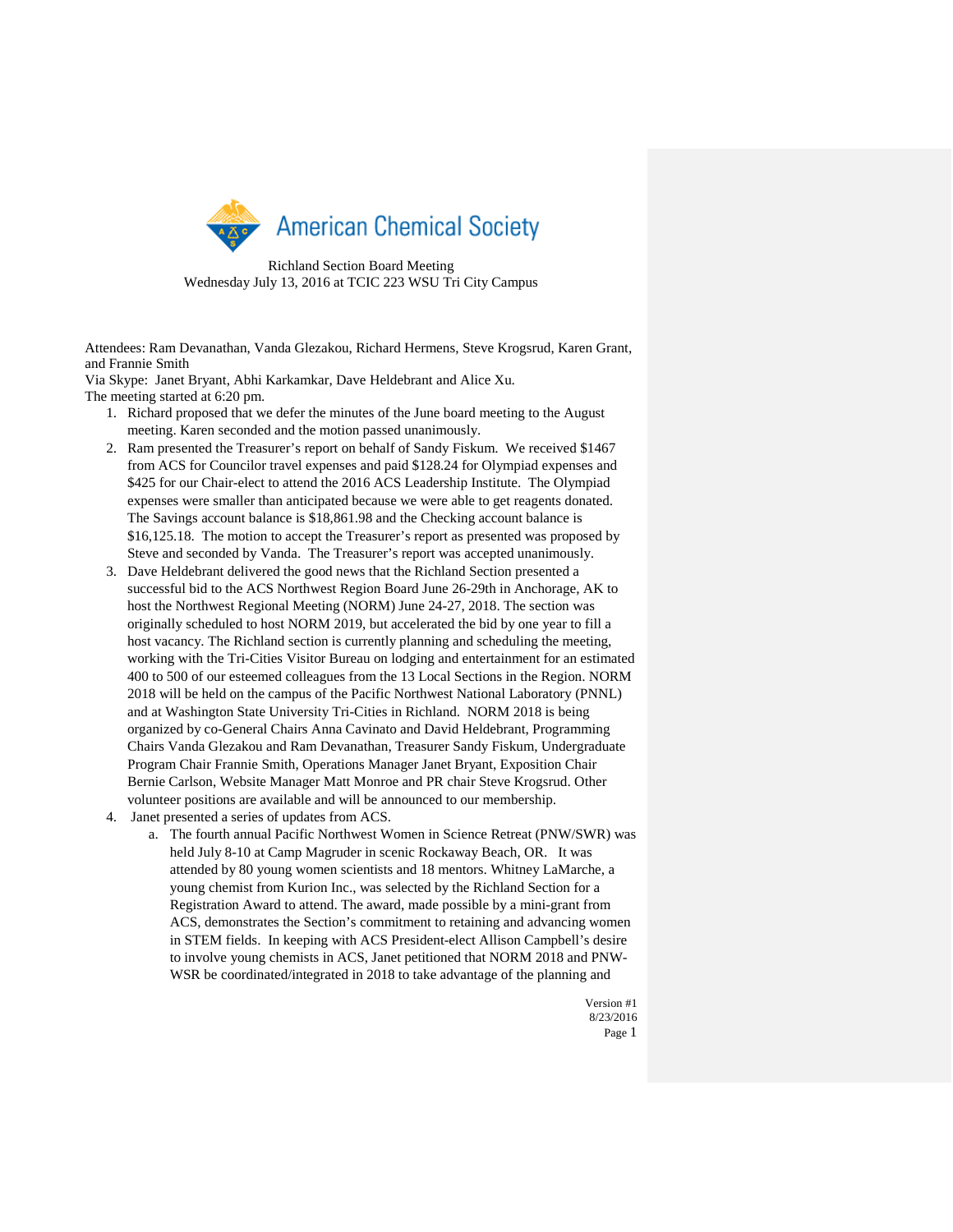

## Richland Section Board Meeting

Wednesday July 13, 2016 at TCIC 223 WSU Tri City Campus locations. This petition will be considered by the NORM 2018 organizing committee at their next meeting.

- b. Corvallis will host NORM2017. Since our bid moved up from 2019 to 2018, Janet is petitioning ACS headquarters to help us with additional contract staff support for meeting planning.
- c. The ACS Committee on Committees (ConC) is doing a formal diversity survey to benchmark representation on ACS national committees. The idea is to take a benchmark of national committee representation. Richard asked, "Who gets the survey?" Janet answered, "Anyone who serves on a national (ACS) committee will be surveyed."
- d. The upcoming ACS national meeting in Philadelphia promises to be a fun event and Janet encouraged members to attend. It will be Janet's last meeting as an elected member of the Committee on Committees.
- e. Effective July  $1<sup>st</sup>$ , the ACS national award nomination process is underway. It will close in November. Janet is positioning our regional award winners. Steve suggested that since any ACS member can write the nomination, perhaps a blurb in the newsletter could be provided, pointing to our website for additional details.
- f. President-elect Allison Campbell is codifying her PRES focus for 2017, which will be heavily scientifically focused and highlight the accomplishments of our members. During the spring national meeting in San Francisco, Allison will host two specific symposia: *"Energy for a Low Carbon Future: Grand Challenges for Chemistry" and "Holy Grails in Chemistry" - Celebrating the 50<sup>th</sup> Anniversary of Accounts of Chemical Research Journal*. In addition, she will be working with technical divisions on other symposia that highlight the impact chemists have in catalysis, energy storage and biomass conversions.
- 5. Karen presented a report from NORM 2016 in Anchorage. Her student traveled to the meeting and presented a poster with financial support from our Section. Karen's student (Karen please provide the name) attended all sessions and benefited from participation in NORM 2016
- 6. Ram provided a series of updates about Section activities.
	- a. Ram represented our Section at a picnic organized jointly by the Puget Sound, Portland, Oregon, Richland, Inland Northwest and Washington/Idaho Border sections of the ACS on June 11 at the Maryhill Museum in Eastern Washington.
	- b. We will hold a summer picnic jointly with AIChE on August  $5<sup>th</sup>$  at 5pm at an AIChE member's home. Anna will email the picnic flier to members with details; RSVP to Abhi. We all need to help advertise and bring lawn chairs and picnic blankets, if attending.
	- c. The Eastern Washington Section of the American Nuclear Society has invited us to join their annual Holiday Party at Tri-City Country Club on Saturday December 10. The cost is \$25/ticket. The event will feature music by Vicki and the **Commented [t1]:** I had \$30/head in my notes, but I could have

noted it incorrectly!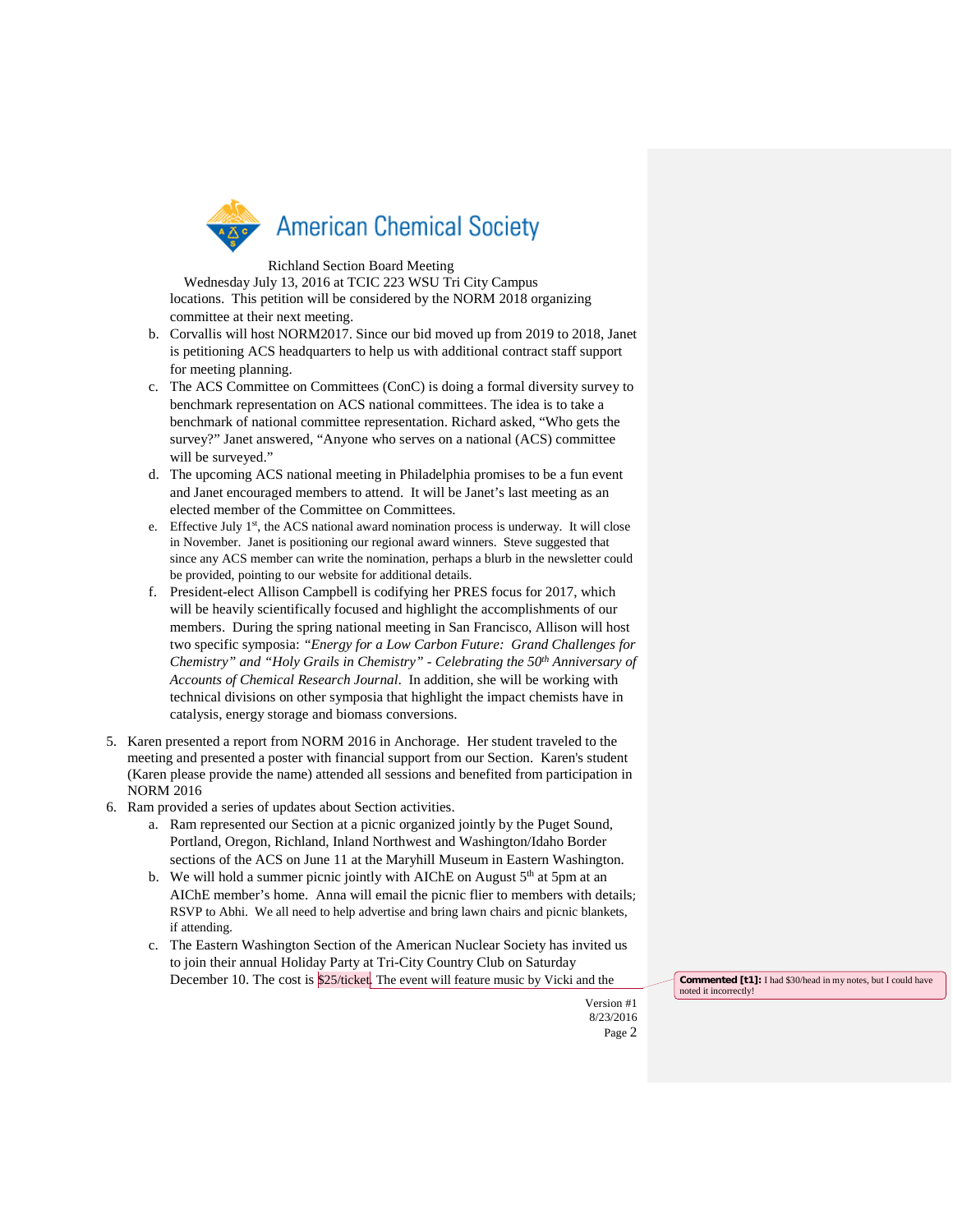

## Richland Section Board Meeting

Wednesday July 13, 2016 at TCIC 223 WSU Tri City Campus Velvetones. Our Fall newsletter will have more details. Consider posting it to our website.

- d. The Richland Local Section has been selected as a finalist for the following ChemLuminary Award(s);
	- i. Outstanding National Chemistry Week Event for a Specific Audience
	- ii. Outstanding Performance by a Medium-sized Local Section
	- iii. Best Overall Local Section for Minority Affairs
	- iv. Fostering Interactions between Local Sections and Student Chapters Anna Cavinato will present the Section's poster at the Fall 2016 National Meeting in Philadelphia.
- e. Alice Xu will prepare a Summer newsletter with input from Ram, Dave, Janet and Anna. Ideas include: Bill Carrol's visit, Janet's Award with photos, CCED-Anna, Whitney LaMarsh, Maryhill Picnic, AIChE –ACS Picnic, Chemluminary finalist categories,Other?
- f. We are planning a winery tour for the Fall. Dave knows two winemakers and will help organize the tour. Suggestion of Mercer Winery since we went to Columbia Crest last time.
- 7. The meeting was closed at 6:59 pm.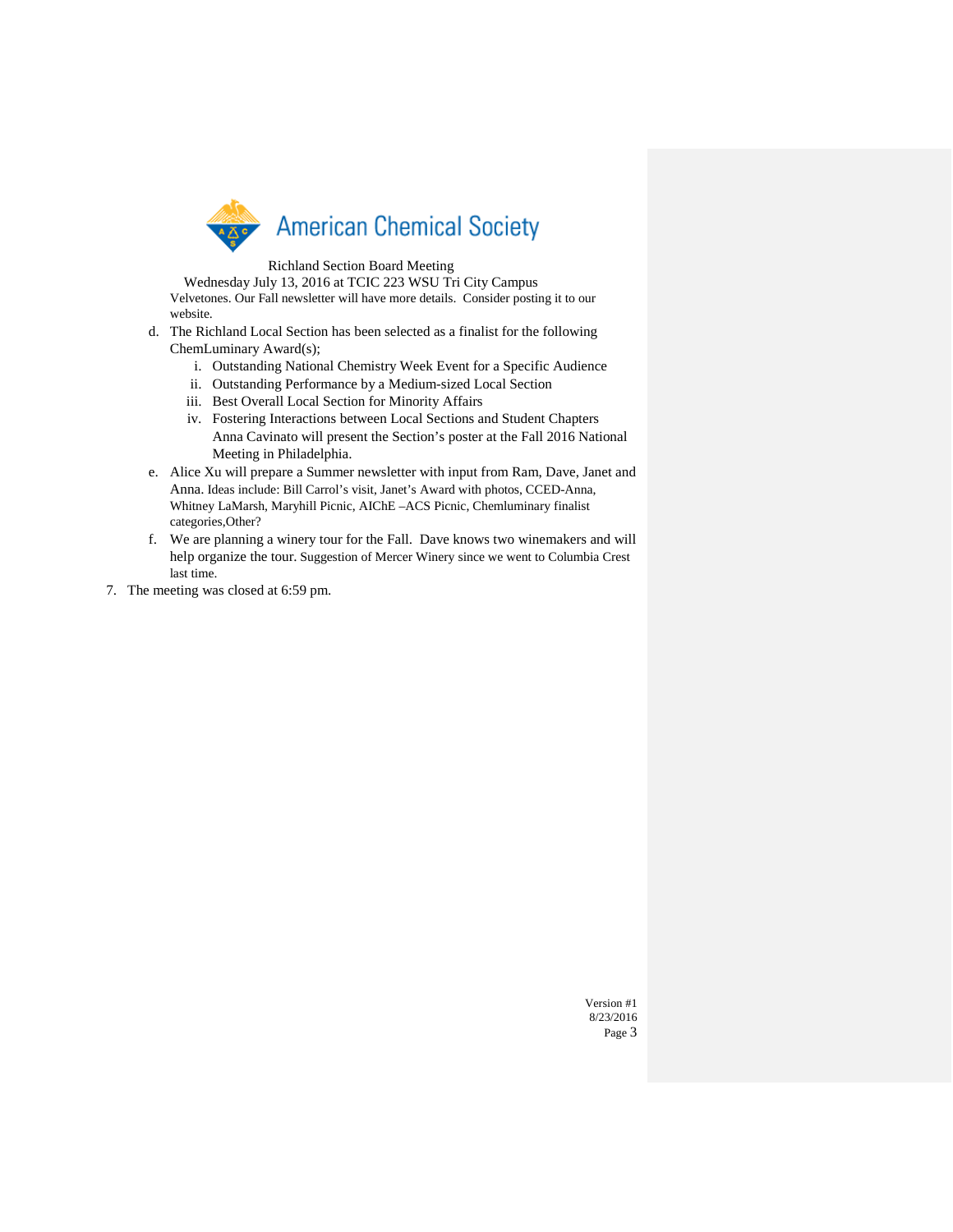

Richland Section Board Meeting Wednesday July 13, 2016 at TCIC 223 WSU Tri City Campus **ACS Richland Section Treasurer's Report**

July 13, 2016

## **Activities**

I have not received receipts from Janet for Chemist of the Year celebration I have not received bill from ACS for Bill Carrol Chemist of the Year celebration

## **Starting Balance**

| <b>Dan ang Danaic</b>                    |             |               |           |                                                  |
|------------------------------------------|-------------|---------------|-----------|--------------------------------------------------|
| Savings                                  | \$18,861.98 |               |           |                                                  |
| Checking                                 | \$15,211.42 |               |           |                                                  |
|                                          |             |               |           |                                                  |
| Receipts                                 |             |               |           |                                                  |
|                                          |             | Budget        |           |                                                  |
| From                                     | Amount      | Category      | Date      | Directed to:                                     |
| <b>ACS/Councilor Travel Expenses</b>     | \$1,467.00  | 4             | 6/27/2016 | Checking account                                 |
|                                          |             |               |           |                                                  |
| Total receipts this period               | \$1,467.00  |               |           |                                                  |
|                                          |             |               |           |                                                  |
| <b>Expenses</b>                          |             |               |           |                                                  |
|                                          |             | <b>Budget</b> |           |                                                  |
| To (date billed)                         | Amount      | Category      | Date Paid | Description; check number                        |
| Cary Seidel $(6/8/16)$                   | 128.24      | 21d           | 6/8/2016  | Olympiad expenses; #1089                         |
| American Chemical Society (Invoice       | \$425.00    | 20            | 6/18/2016 | 2016 Leadership Institute, Local Section Leaders |
| date $3/18/16$ but received on $6/17/16$ |             |               |           | Track / Vanda Glezakou; #1090                    |
|                                          |             |               |           |                                                  |
|                                          |             |               |           |                                                  |
| Total spent this period                  | \$553.24    |               |           |                                                  |
|                                          |             |               |           |                                                  |
| <b>Ending Balance</b>                    |             |               |           |                                                  |
| Savings                                  | \$18,861.98 |               |           |                                                  |
| Checking                                 | \$16,125.18 |               |           |                                                  |